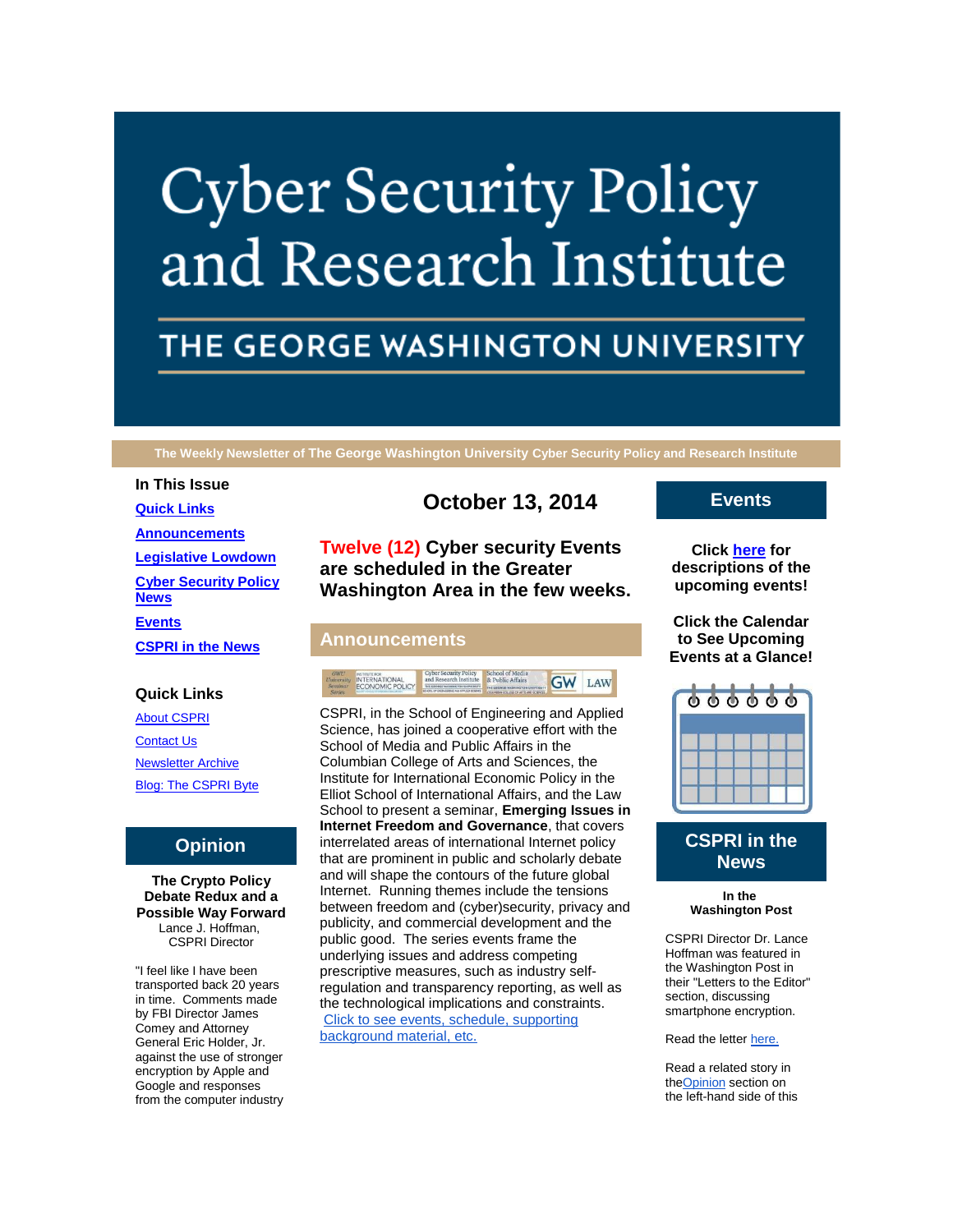(and others) about the importance of privacy and of customer trust echo the Great Clipper Chip Debate in 1993-1994. Many of the very same issues were being discussed and the same arguments were being made then as now. Even the same solution - cryptographic key escrow is being proposed, just as it was in 1993 by the National Security Agency."

Read [more.](http://r20.rs6.net/tn.jsp?f=001tem3vhZk-6rM3pvWlGCQD1H-Zfh_3x5ozhe1yi4K5J8YgRyPs863WSlN3vEtG9XIHavQZVC4I4ZSeHEeVbJTBmRmPkzPaZuGHztKnEjfLrW_-PlKeGNLF4BycFSp7y4ONv-dDU_k3uX8PpcdZDntnXJ4IIcd14Q2tK86M_6Uil7E9WfDXglfaE-nQhMHnqEtdbWT91ewwVI=&c=YnyYqgSAIcKmOO83J-UcAR_Paervd0i_H_u08qw5gQ3__znDJ6gF2g==&ch=KqW8oquvqUdL_Q4F8brh1dBxbPVgy5HAovuQA-Lzu0x93EQngHxMUw==)

# **Legislative Lowdown**

-The White House has significantly pared down its expectations for passing any omnibus cybersecurity legislation this year, and has instead focused on chopping up the legislation into bitesize chunks that lawmakers are more likely to approve, the White House cybersecurity czar said Thursday. As USA Today [reports,](http://r20.rs6.net/tn.jsp?f=001tem3vhZk-6rM3pvWlGCQD1H-Zfh_3x5ozhe1yi4K5J8YgRyPs863WSlN3vEtG9XI1oKiMcxMxp50IezxkljRgF4wivf_VP1vuMEt0QwwxSub7da8BWVOshGGbP71D5tqjXLsWMvXa5Vux1nsxfvMMaMtq-q7tvADQ_gIIgS-wh4boWa1d6Tht4P-_TbS5apaM3hfmdMPRmQK5UKT78dL7KuWa7gWGXk3D9rhhu3AAApTkV2bh82DJRHU7L1yQGvcwMXC4RLZwSy4Vra6bx2GYSQy7ic3qYUiJH64pIsODwiZLhuoBrtoNVjKC-rr4mzP&c=YnyYqgSAIcKmOO83J-UcAR_Paervd0i_H_u08qw5gQ3__znDJ6gF2g==&ch=KqW8oquvqUdL_Q4F8brh1dBxbPVgy5HAovuQA-Lzu0x93EQngHxMUw==) White House Cybersecurity Coordinator Mitch Daniels said the administration will now focus on "getting whatever we can passed" using whatever legislative vehicle is available. He said it will be tough to make that happen this year, meaning the issue will likely be punted to the new Congress in January.

# **Cyber Security Policy News**

#### **The Right to be Forgotten**

-A hefty number of Europeans are taking advantage of a new legal right to force Google to delete search results about them, [writes](http://r20.rs6.net/tn.jsp?f=001tem3vhZk-6rM3pvWlGCQD1H-Zfh_3x5ozhe1yi4K5J8YgRyPs863WSlN3vEtG9XIbxF_smN3PfLF0XjXLb5PvKAxx0Do2c0RRDDkx6u5D1d-LPDBNhv0N6SIQzY0sUmQzAQz47ZKyPZn3_McAcRuBZWcDX7CHEIdqE84NjVaxdFqY0CtlK3bnj-YT5tCKKBtDEPruLdWp9IZaDpPIiVykDYGlHOvpM-ngga4jO0C6xaG24AXnOVkiiljLM2RbMurTLttduVRDlYoHNixQbbP6OchD09RGbR6&c=YnyYqgSAIcKmOO83J-UcAR_Paervd0i_H_u08qw5gQ3__znDJ6gF2g==&ch=KqW8oquvqUdL_Q4F8brh1dBxbPVgy5HAovuQA-Lzu0x93EQngHxMUw==) Brendan Sasso for National Journal. "Since the process began several months ago, Google has received 144,954 requests to delete 497,695 pages from its search engine, the company revealed in a [report](http://r20.rs6.net/tn.jsp?f=001tem3vhZk-6rM3pvWlGCQD1H-Zfh_3x5ozhe1yi4K5J8YgRyPs863WSlN3vEtG9XId7ElzAYdfBzbw3AIwe4XsAR9YoT_zvrSEUTmVjjXq-n4YKHKluGda1Lt8j9cfAAHBdyvW8bd2FWwtTtzRvGSwJsopR_sYN86CPKA1tv5_VJbUQJ_D-fVbKokBuxDNvw98Uwt4iOyP6VgblkBkD2Zmmf9wY1xCyX-9iDovdwKb8ETQPw5QD4TJQ==&c=YnyYqgSAIcKmOO83J-UcAR_Paervd0i_H_u08qw5gQ3__znDJ6gF2g==&ch=KqW8oquvqUdL_Q4F8brh1dBxbPVgy5HAovuQA-Lzu0x93EQngHxMUw==) Friday. "But Google actually rejected most of the requests under the 'right to be forgotten. The company granted 41.8 percent of the requests to scrub links." Perhaps unsurprisingly, Facebook was the most common site that people tried to hide from search results, while Google's own YouTube came in third. France, Germany, and the United Kingdom were the top sources of requests to delete links, the report found.

#### **National security letters**

-A federal appeals court last week struggled with the legality of the secrecy cloak the FBI has thrown over its use of national security letters to gather information from Internet providers and telecommunications companies, [reports](http://r20.rs6.net/tn.jsp?f=001tem3vhZk-6rM3pvWlGCQD1H-Zfh_3x5ozhe1yi4K5J8YgRyPs863WSlN3vEtG9XIY8csh7sws3SxbrziXyE4YHuiTJXKNZqP2ilNwj2S9J5_Pz_060vqL6TvIEA29MvIo-DcfPlvJ4AXYnvKVySJgiqIrTEpbxaxCye7upC4xBvVjtLeNdEljNt-agpr7_Ww2F1vJdeUr-m5drzqlJpu1Q6ryX8ImXsvVEYgpVtns_A5Y9Tne_M9Hp0XZMajSww0OQ_CmaKx8uw=&c=YnyYqgSAIcKmOO83J-UcAR_Paervd0i_H_u08qw5gQ3__znDJ6gF2g==&ch=KqW8oquvqUdL_Q4F8brh1dBxbPVgy5HAovuQA-Lzu0x93EQngHxMUw==) the San Jose Mercury News. "During nearly an hour of arguments, a three-judge 9th U.S. Circuit Court of Appeals panel sent no clear signal on whether it would strike down a provision in the Patriot Act that allows the FBI to send the letters in antiterrorism and domestic spying probes and bars recipients from disclosing them," writes Howard Mintz. "The appeals court appeared troubled that the federal government has not taken steps to rid the law of its First Amendment problems, particularly in light of a 2008 New York federal appeals court ruling that gave guidance in a similar legal challenge."

#### **Hotel admits to blocking WiFi**

-A hotel in Tennessee has agreed to pay \$600,000 to the Federal Communications newsletter.

### **Follow Us**

**Follow us on Twitter: @gwCSPRI**

**Follow CSPRI Associate Director, Costis Toregas: @DrCostisToregas**

**Follow CSPRI Research Scientist, Allan Friedman: @allanfriedman**

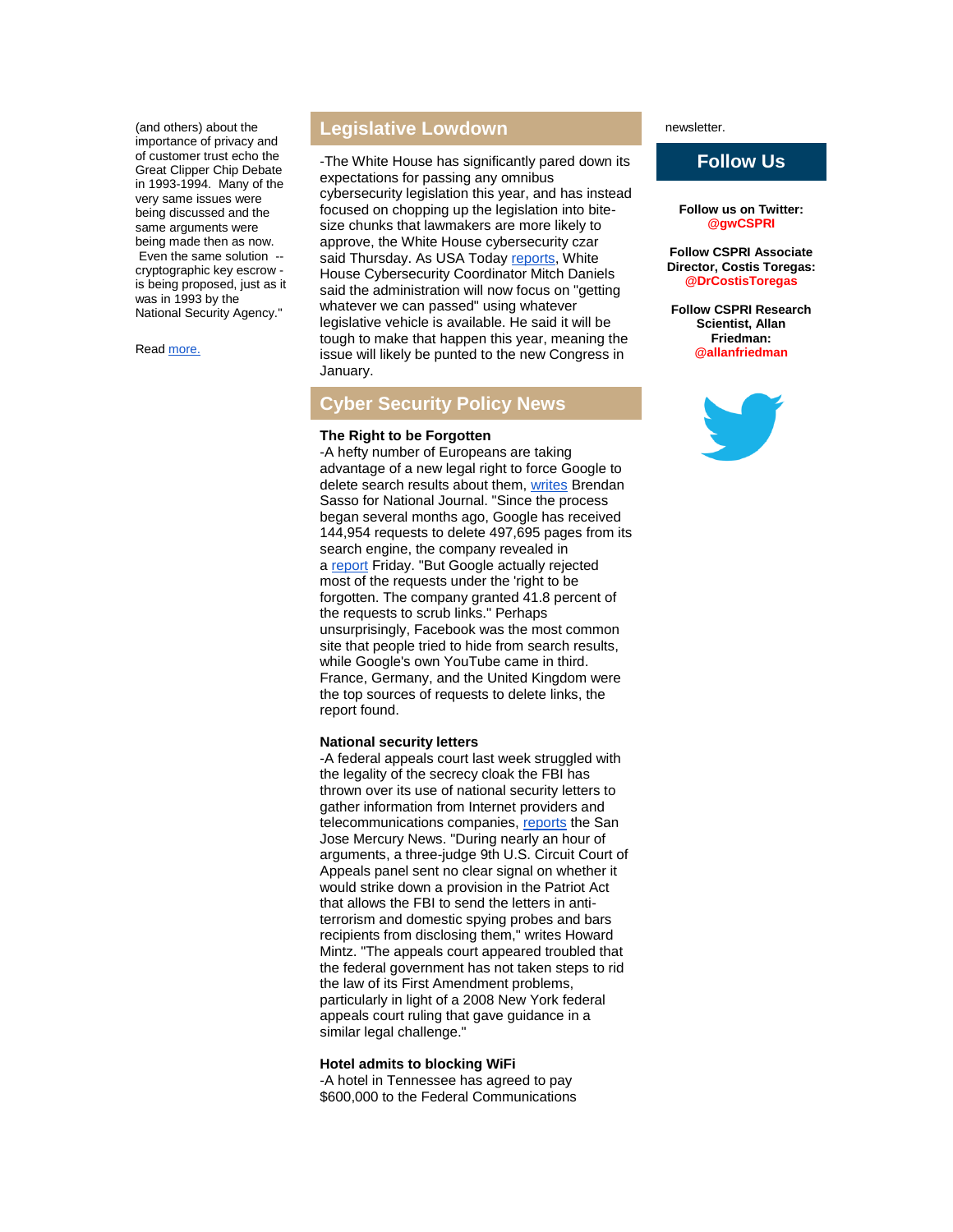Commission (FCC) after it was found that the establishment was blocking customers' mobile WiFi hotspots in a bid to make them pay to use the hotel's Internet services. As Ars Technica [reports,](http://r20.rs6.net/tn.jsp?f=001tem3vhZk-6rM3pvWlGCQD1H-Zfh_3x5ozhe1yi4K5J8YgRyPs863WSlN3vEtG9XIBm7bIEDgPvfFCQdgKLL0Q1_aGY0knqXaHf3Z3cogrit5tcOMPgN9od1fsijStIYvHJH0ZUtNys3CWM-bk9FfZH8kn0IyxHGi0zw9EnkAv6ohQ_83wzE8ORvBDe435EtGW4k1zY8IpUJeF9ysjlhYujgZE6oJHhs2JgHx2d03K3E9H-w_oljaGwxojMwZL0hhZKyxl6_AGbTxWGu8ebjfHygYxHX_A5_BAG3HWAYRsb8=&c=YnyYqgSAIcKmOO83J-UcAR_Paervd0i_H_u08qw5gQ3__znDJ6gF2g==&ch=KqW8oquvqUdL_Q4F8brh1dBxbPVgy5HAovuQA-Lzu0x93EQngHxMUw==) the Gaylord Opryland hotel in Nashville admitted to the FCC that "one or more of its employees used containment features of a Wi-Fi monitoring system at the Gaylord Opryland to prevent consumers from connecting to the Internet via their own personal Wi-Fi networks," writes Cyrus Farivar. "That hotel sells dedicated wireless services and custom networks for convention purposes at prices ranging from \$250 to \$1,000 per access point. But on that same setup is a 'monitoring system' that allows the company to effectively shut down any other Wi-Fi networks that are not their own, such as one produced by a MiFi or similar personal portable Wi-Fi device. The FCC found that this feature was in violation of one of its own advisories that forbids blocking, jamming, or interference with authorized radio communications, including Wi-Fi."

#### **DHS will proactively monitor for cyberthreats**

- The Department of Homeland Security has signaled its intention to proactively monitor civilian federal agency networks for signs of cyberthreats. NextGov reports that move comes after agencies arguably dropped the ball this spring in detecting federal websites potentially harboring the Heartbleed superbug. "Annual rules for complying with the 2002 Federal Information Security Management Act released Friday require agencies to agree to proactive scanning," [writes](http://r20.rs6.net/tn.jsp?f=001tem3vhZk-6rM3pvWlGCQD1H-Zfh_3x5ozhe1yi4K5J8YgRyPs863WSlN3vEtG9XINRkKtThFocLJWrHw_9n6NBFLEs73h_Nr99BRG9414gAY6YPJjMhrdSMh_H_MPDvF_pSGBUwEadkrh9xBpXreuWFRD1afpJOi2f79-KqxoiJniGTO8p-Y3nA7TBtT_ENiahE463zX4Ph4EVNxyqMAOSRtSyJ9ynbfcz7iudc7MAQqSATF2b8Dj6k29XUN_9rVmyMNJNv9xkMTyzAh9IYDa005RGn3wJfc6gcWvGyOTBTHZYAvfpw9cQlMEqe9VN941ETNB8_l7X9E5UlxNOad_SkRip1H16h719GZyOGa1gE=&c=YnyYqgSAIcKmOO83J-UcAR_Paervd0i_H_u08qw5gQ3__znDJ6gF2g==&ch=KqW8oquvqUdL_Q4F8brh1dBxbPVgy5HAovuQA-Lzu0x93EQngHxMUw==) Aliya Sternstein. "The regulations also contain new requirements for notifying DHS when a cyber event occurs."

#### **Executives are placing a value on the importance of cybersecurity**

-Cybersecurity has emerged as a top issue for executives surveyed in Government Technology's 2014 [Digital States Survey;](http://r20.rs6.net/tn.jsp?f=001tem3vhZk-6rM3pvWlGCQD1H-Zfh_3x5ozhe1yi4K5J8YgRyPs863WSlN3vEtG9XIQHSlp-Fjno3CcZBFe5svVD3onLjn7UlzVneVx0h8dC2Bs5vLg-Vs6Ps3rGSfrzMCp_1QeyqnHMEgeP-PaQkVux7u997pBrv7HE6DtFhgvosJtVHRe0aWYfv88U0wdW4gH8rmeebRaY727g0WqDs4qsWKJzrJs8oH0OdExfFjj6rkZI4i5SCwbbwgypu34SNAgIsAhBuy96Y=&c=YnyYqgSAIcKmOO83J-UcAR_Paervd0i_H_u08qw5gQ3__znDJ6gF2g==&ch=KqW8oquvqUdL_Q4F8brh1dBxbPVgy5HAovuQA-Lzu0x93EQngHxMUw==) according to the publication, 65 percent put cybersecurity in among their top three priorities. But why is this notable from previous years, when the topic also emerged as a top concern for respondents? GovTech believes it's because the issue hasn't been on the radar of top management, but rather has been perceived "as a problem for the technology guys to fix, not a risk for leadership to address. That's changing now as more and more of us become victims of data theft," [writes](http://r20.rs6.net/tn.jsp?f=001tem3vhZk-6rM3pvWlGCQD1H-Zfh_3x5ozhe1yi4K5J8YgRyPs863WSlN3vEtG9XIU2rvzfenLbsGkDmNGxbnEQI2weEMND7Ah8eO0MwRksczZwzI_RDEmEz0jTrXGBwSx9H6YWIF7wzksJ7IS9_KQ7nTmfHlTnMINYELcdbU0ROZTzytIoH_rdIIrwESgFq6-5zy7mKJklKSSUtL94dyPjFKIm4ykLUohEDo9F39v3Q=&c=YnyYqgSAIcKmOO83J-UcAR_Paervd0i_H_u08qw5gQ3__znDJ6gF2g==&ch=KqW8oquvqUdL_Q4F8brh1dBxbPVgy5HAovuQA-Lzu0x93EQngHxMUw==) Steve Towns. "A recent report from CNNMoney estimates that nearly half of all adults in the U.S. have had personal information stolen by hackers in the last 12 months, and it's reasonable to think that many of them are asking why top execs aren't taking better care of their data."